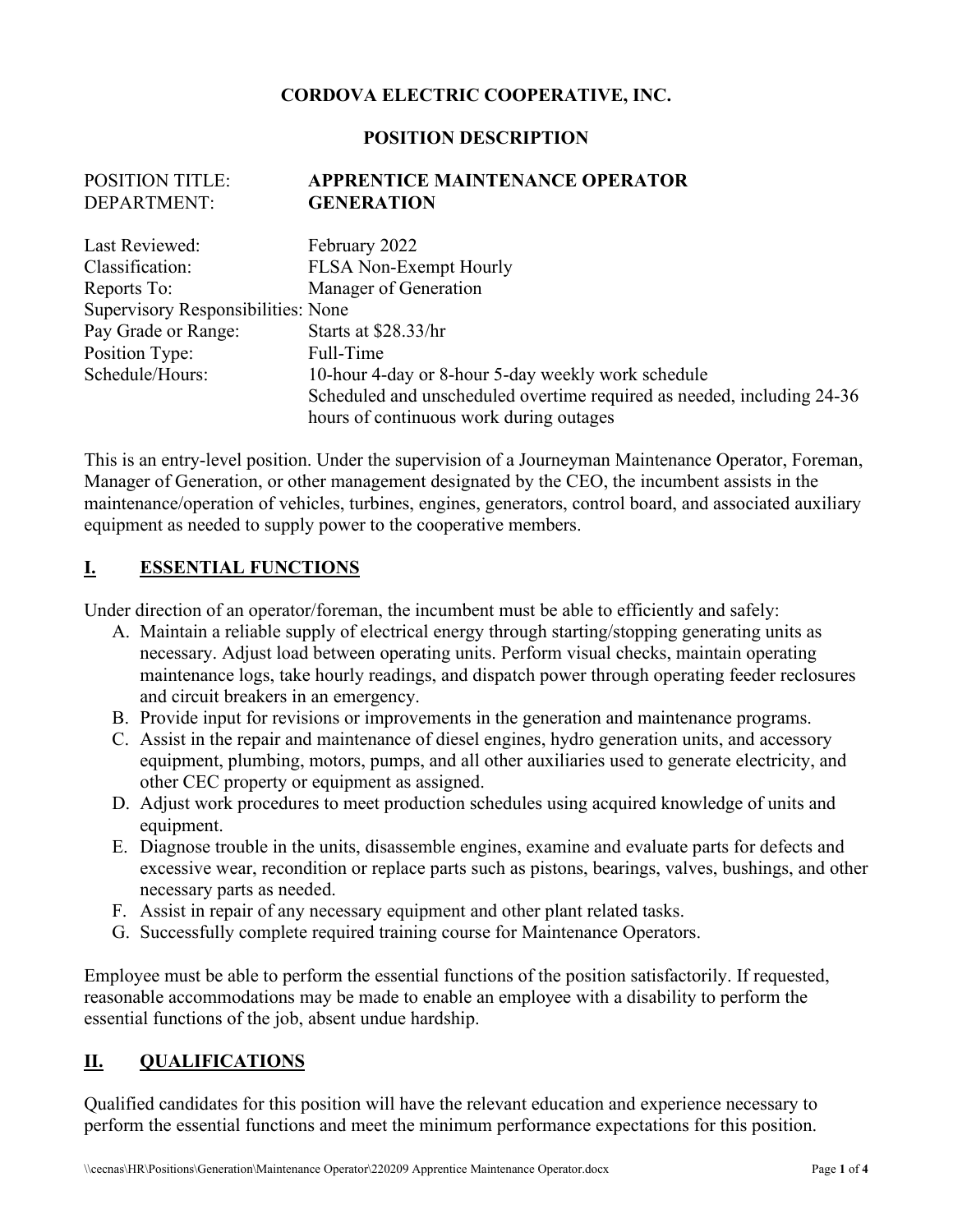### **Required Qualifications/Experience:**

- A. A High School Diploma or GED.
- B. A valid State of Alaska driver's license.

#### **Preferred Qualifications/Experience:**

A. Prior electric, mechanical, or electric utility experience.

### **Required Knowledge, Skills, and Abilities:**

- A. Read maps, specifications, staking sheets, blueprints, and complex diagrams.
- B. Measure, cut, or otherwise work on materials or objects with precision and skillfully use a wide variety of hand tools, power tools, precision measuring equipment and other tools used in maintenance of generating units in the power plants.
- C. Maintain working knowledge of the most up-to-date and effective techniques of first aid and respiration.
- D. Use practical applications of fractions, percentages, ratios, proportions, or other math skills normally required in electrical theory or general construction work.
- E. Read and understand newspapers, periodicals, journals, and manuals.
- F. Speak or signal with people to convey or exchange information.
- G. Exercise good judgment by selecting, using, and adjusting body parts, tools, or work aids to work, move, guide or place objects or materials accordingly.

The requirements listed in this job description are not intended to be all-inclusive, as the employee will also be required to perform other business-related duties as assigned by the immediate supervisor and other management personnel.

## **III. ADDITIONAL DUTIES & RESPONSIBILITIES**

- A. Must follow all Cooperative policies and procedures.
- B. Must follow all OSHA and other applicable safety standards.
- C. Must abide by Collective Bargaining Agreement
- D. Inspect work after completion to make certain it has been done properly and in accordance with applicable specifications and codes.
- E. Perform the duties of this position in a safe and efficient manner.
- F. Accept responsibility for the accuracy of the work that is turned out.
- G. Work cooperatively and courteously with fellow employees, supervisors, and the general public.

# **IV. PHYSICAL AND OTHER DEMANDS**

Cordova is an isolated, remote town, inaccessible by road, and subject to extreme weather. Candidates must be prepared for living and working in this location.

## **Physical Demands:**

- A. Requires traversing over uneven ground and around obstacles while carrying equipment and materials under a wide variety of weather conditions.
- B. Must be able to hear malfunctioning equipment, radios, etc.
- C. Must be able to see and recognize equipment problems, construction/maintenance, etc.
- D. Must be able to operate a wide variety of large and small trucks, tensioner, puller, digger derrick, aerial man-lift, and other special equipment.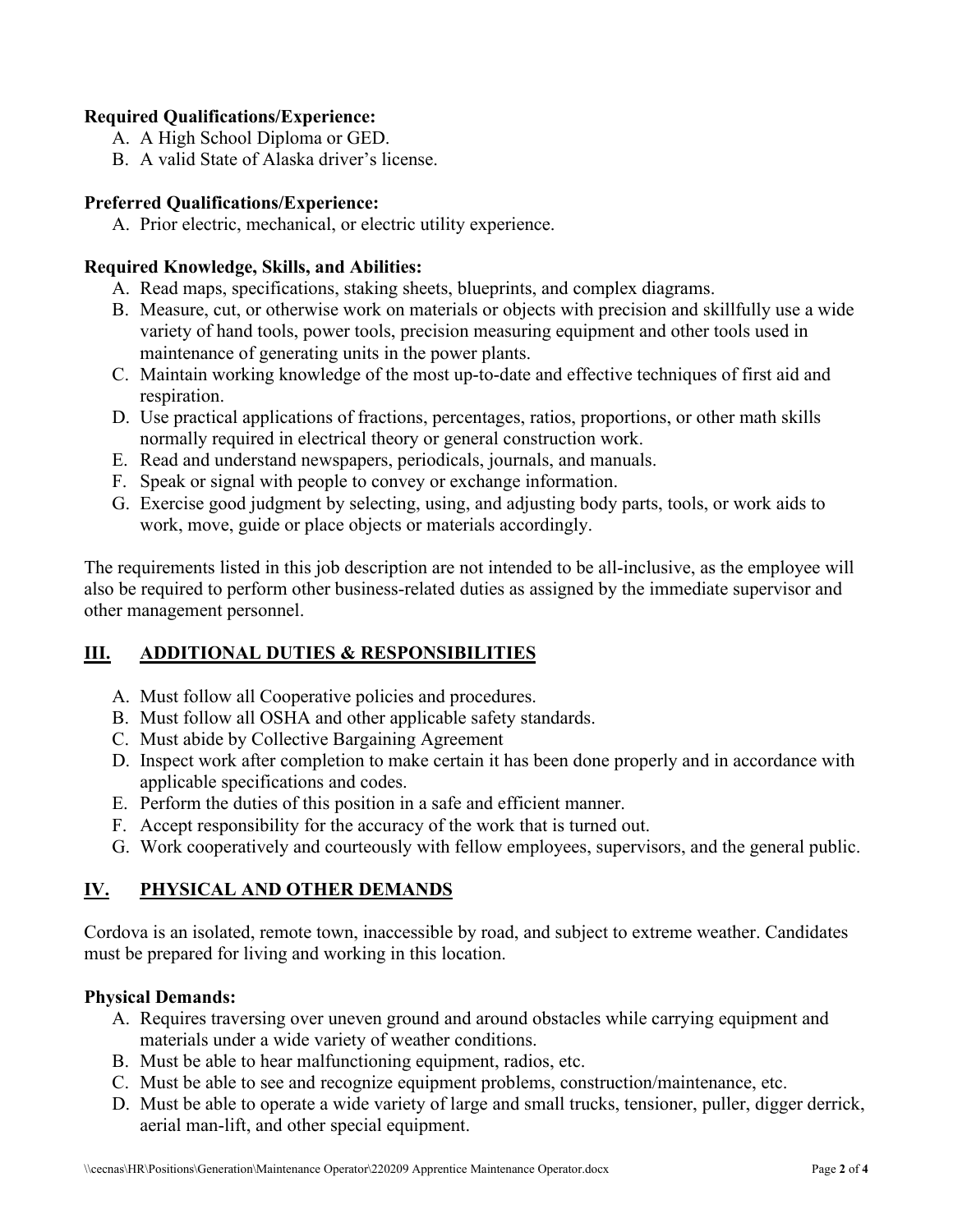| <b>Physical Requirements</b> | <b>Frequency</b>                             | Description/Activity                                                |
|------------------------------|----------------------------------------------|---------------------------------------------------------------------|
| Sit                          | Sit from 30 to 60 minutes                    | Safety Meetings/Training                                            |
| Stand                        | Stand in one place for brief periods of time | Job Briefings                                                       |
| Walk                         | Up to 4 to 6 hours a day                     | Inspecting generation facilities/equipment                          |
| Bend                         | Occasional                                   | Load and unload material                                            |
| Squat                        | Occasional                                   | Install equipment, perform maintenance                              |
| Crawl                        | Occasional                                   | Working in confined or enclosed vaults and roofs                    |
| Climb                        | Occasional                                   | Ladders                                                             |
| Kneel                        | Occasional                                   | Assemble hardware                                                   |
| Reach                        | Occasional                                   | Install new equipment                                               |
| Push                         | Occasional                                   | Repair, maintain and install new distribution OH<br>and URD         |
| Pull                         | Occasional                                   | Up to 100 pounds for short distance<br>maintenance/construction     |
| Lift/Carry                   | Occasional                                   | 50 to 100 pounds. Installations. Use two employees<br>when possible |

#### **Work Conditions:**

- A. Must be able to work in variable weather conditions (including but not limited to rain, high winds, temperature in excess of 80 degrees (Fahrenheit) or below -10 degrees (Fahrenheit), large amount of snow, long periods of darkness, etc.).
- B. Outside conditions may include exposure to seasonal pollen, bee stings, insect bites, and wild animals.
- C. Must be able to work long hours in stressful conditions when restoring power during storms or other outages.
- D. Commonly exposed to situations and/or chemicals such as oils, paints and solvents, which, if handled improperly, have the potential for bodily injury.
- E. Must be able to travel to remote work locations, using light planes, boats, snow machines, and other methods of transportation, sometimes under hazardous conditions.
- F. May require sleeping in locations without beds and preparing own meals in locations that lack amenities common to commercial public accommodations.